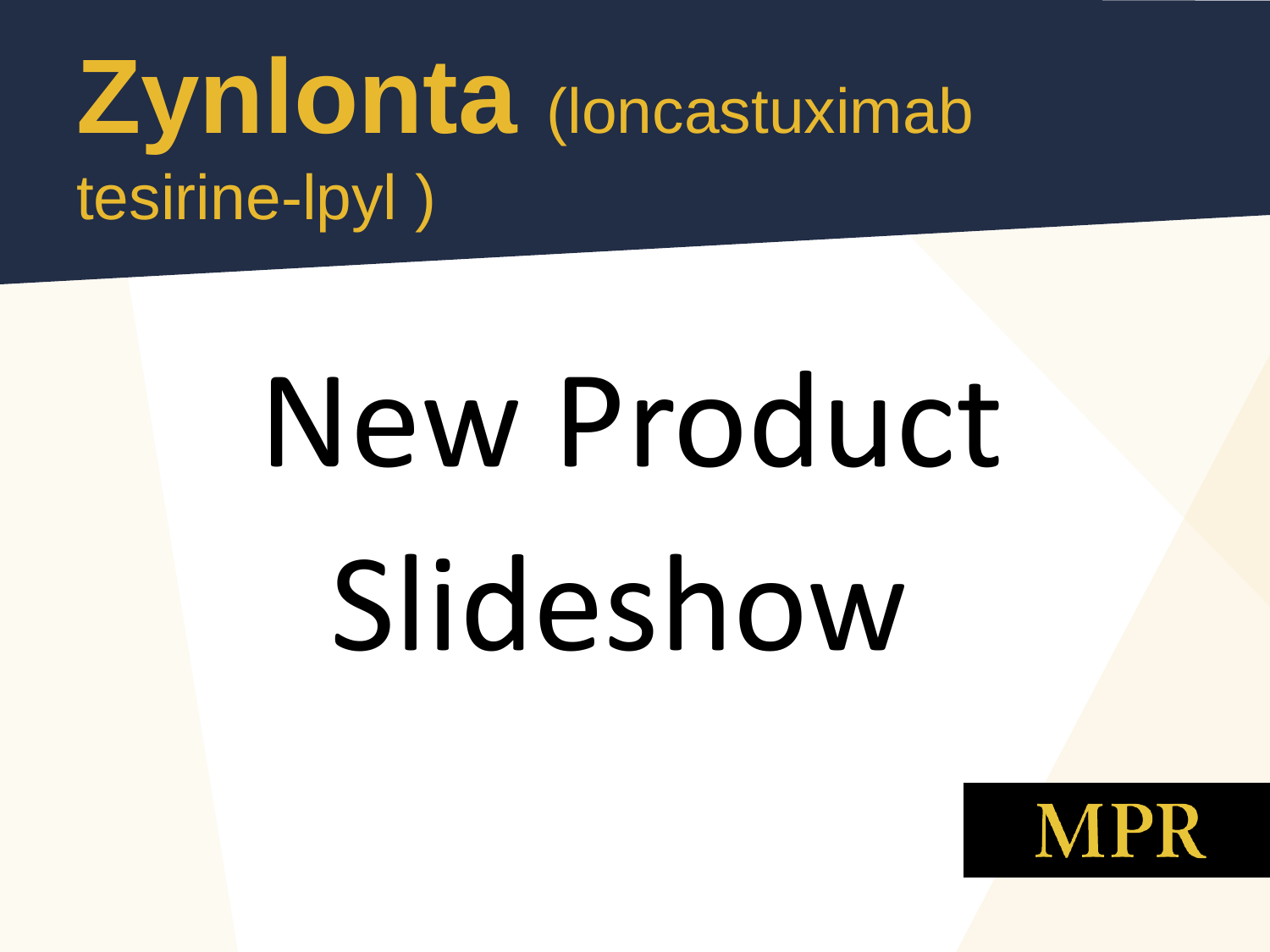# **Introduction**

- **Brand name: Zynlonta**
- **Generic name:** Loncastuximab tesirine-lpyl
- **Pharmacologic class:** CD19-directed antibody + alkylating agent conjugate
- **Strength and Formulation: 10mg; per vial;** lyophilized powder for intravenous (IV) infusion after reconstitution and dilution; preservative-free
- **Manufacturer: ADC Therapeutics**
- **How supplied:** Single-dose vial-1
- **Legal Classification:** Rx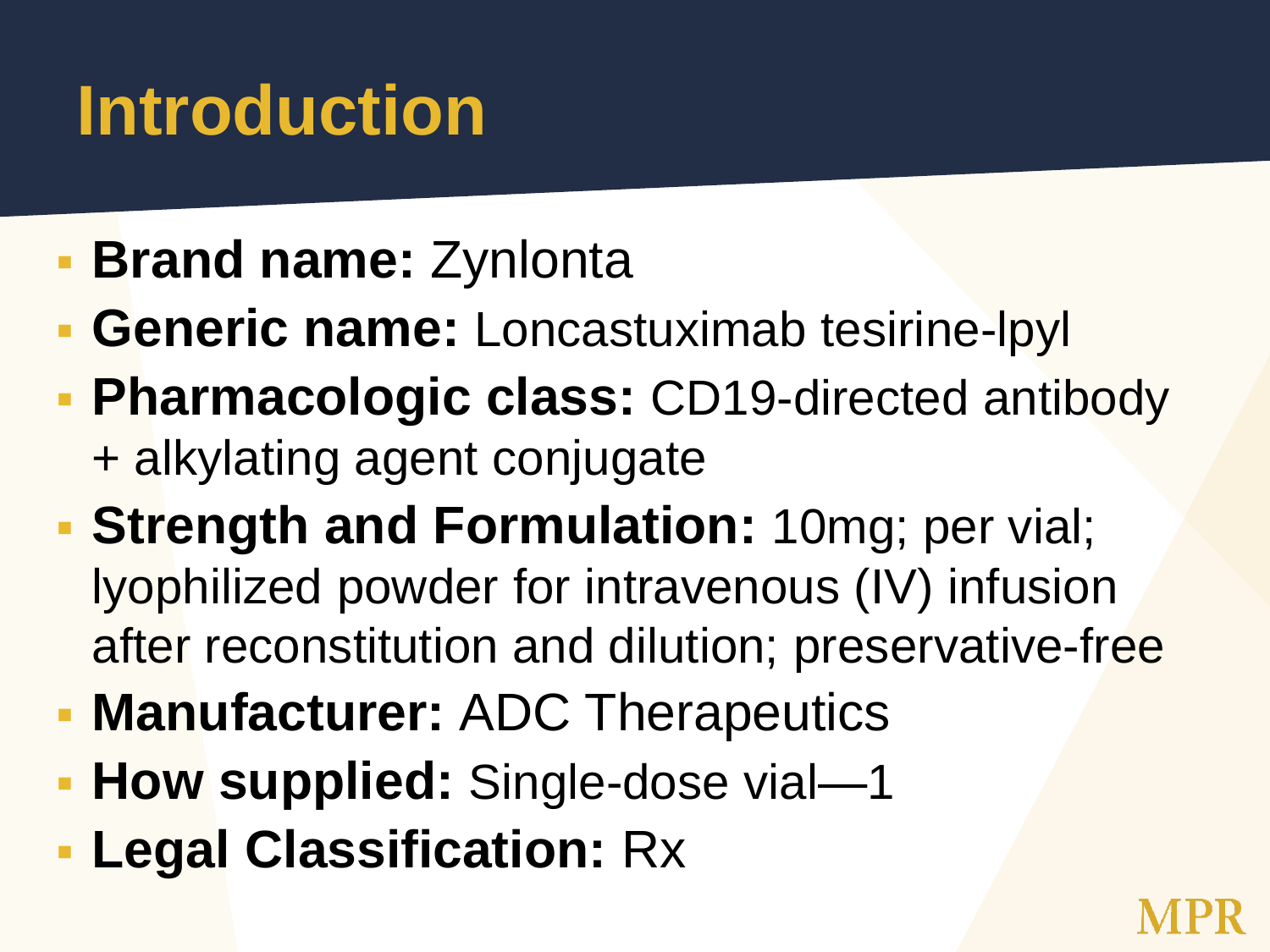# **Indication**

- **Example 1 Treatment of adults with relapsed or refractory large B-cell lymphoma** after 2 or more lines of systemic therapy, including diffuse large B-cell lymphoma (DLBCL) not otherwise specified, DLBCL arising from low grade lymphoma, and high-grade B-cell lymphoma.
	- **Approved under accelerated approval based on** overall response rate.
	- Continued approval may be contingent upon verification and description of clinical benefit in a confirmatory trial(s).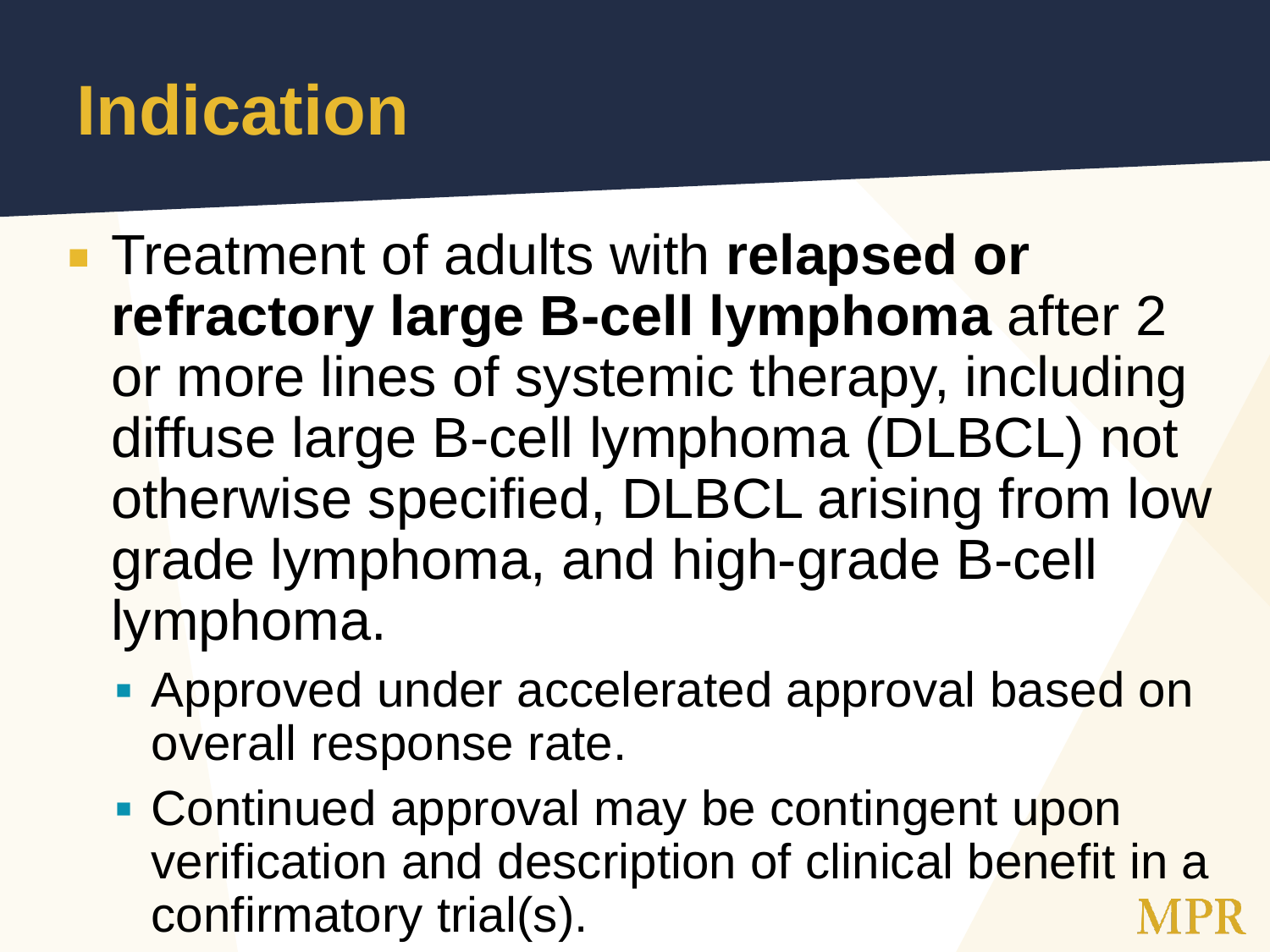# **Dosage and Administration**

- **Recommended premedication: dexamethasone** 4mg (oral or IV) for 3 days beginning the day prior to treatment (or at least 2hrs prior to treatment).
- **Administer Zynlonta by IV infusion over 30 minutes** on day 1 of each cycle (every 3 weeks).
	- 0.15mg/kg every 3 weeks for 2 cycles, then 0.075mg/kg every 3 weeks for subsequent cycles.
- For BMI ≥35kg/m<sup>2</sup>, calculate dose based on adjusted body weight (ABW): ABW in kg = 35kg/m<sup>2</sup> x (height in meters)<sup>2</sup>.
- Monitor infusion site for possible subcutaneous infiltration during administration.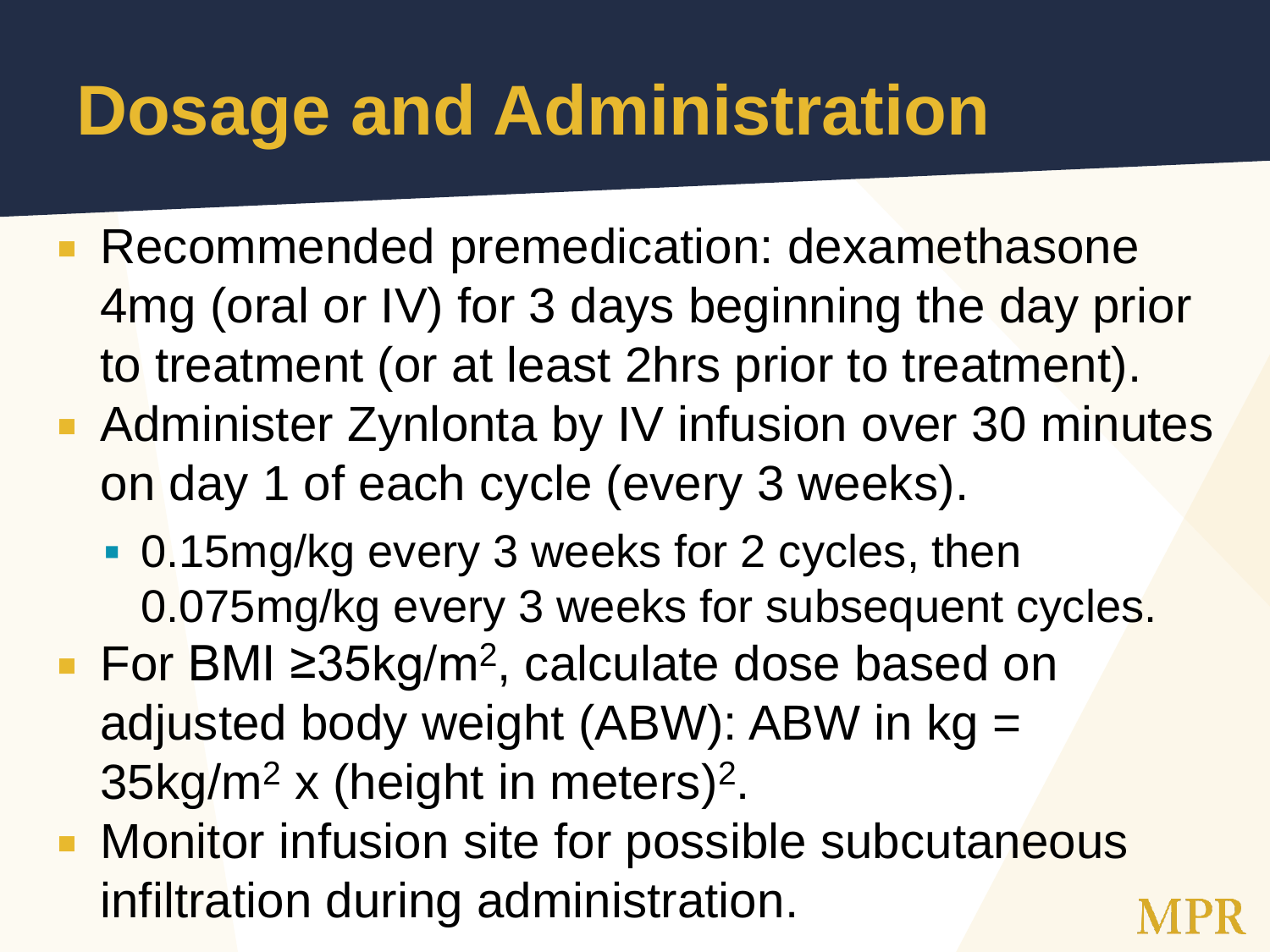## **Dosage Delays/Modifications for Adverse Reactions**

#### *Neutropenia*

#### **Absolute neutrophil count <1x10<sup>9</sup>/L**

 Withhold Zynlonta until neutrophil counts return to <mark>≥</mark>1x10<sup>9</sup>/L.

#### *Thrombocytopenia*

- **Platelet count <50,000/mcL**
	- Withhold Zynlonta until platelet count returns to ≥50,000/mcL.

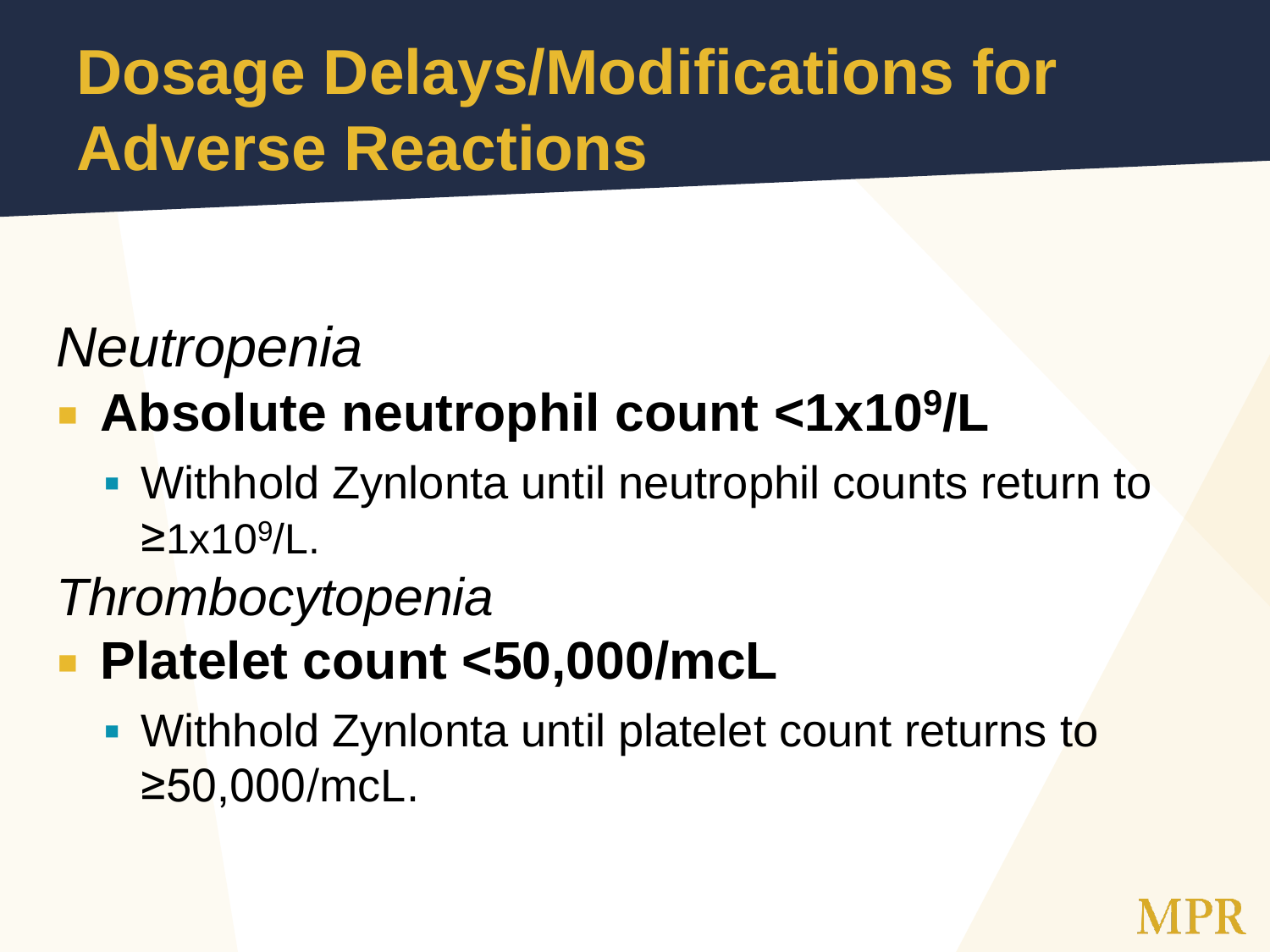## **Dosage Delays/Modifications for Adverse Reactions**

#### *Edema or Effusion*

- **Grade 2 or higher**
	- Withhold Zynlonta until toxicity resolves to grade 1 or less.

#### *Other Adverse Reactions*

- **Grade 3 or higher**
	- **Withhold Zynlonta until toxicity resolves to grade 1 or** less.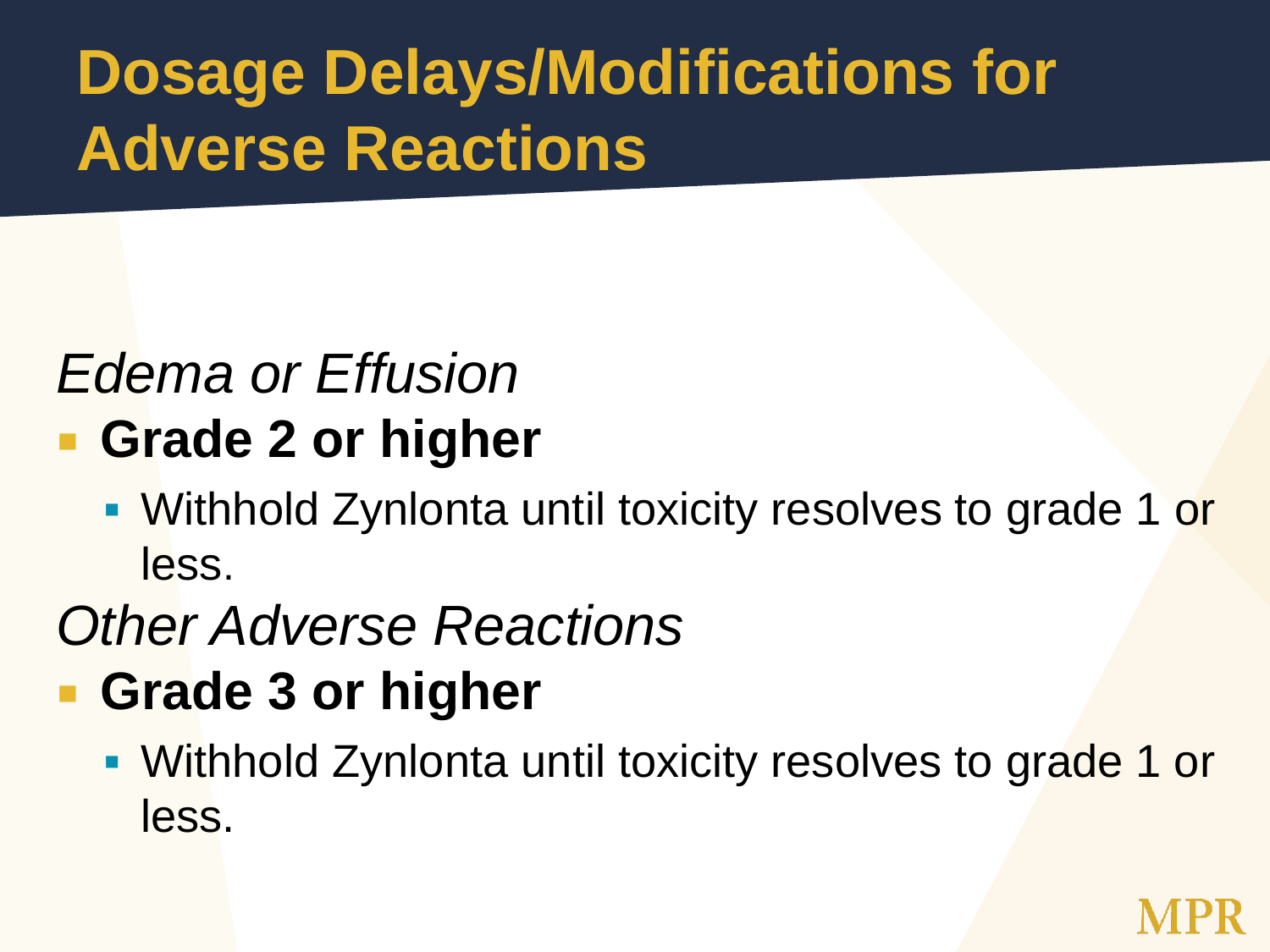## **Dosage Delays/Modifications for Adverse Reactions**

- **If dosing is delayed by >3 weeks due to** toxicity, reduce subsequent doses by 50%.
- **If toxicity reoccurs after dose reduction,** consider discontinuation.
- **If toxicity requires dose reduction after the** 2<sup>nd</sup> dose of 0.15mg/kg (Cycle 2), the patient should receive the dose of 0.075mg/kg for Cycle 3.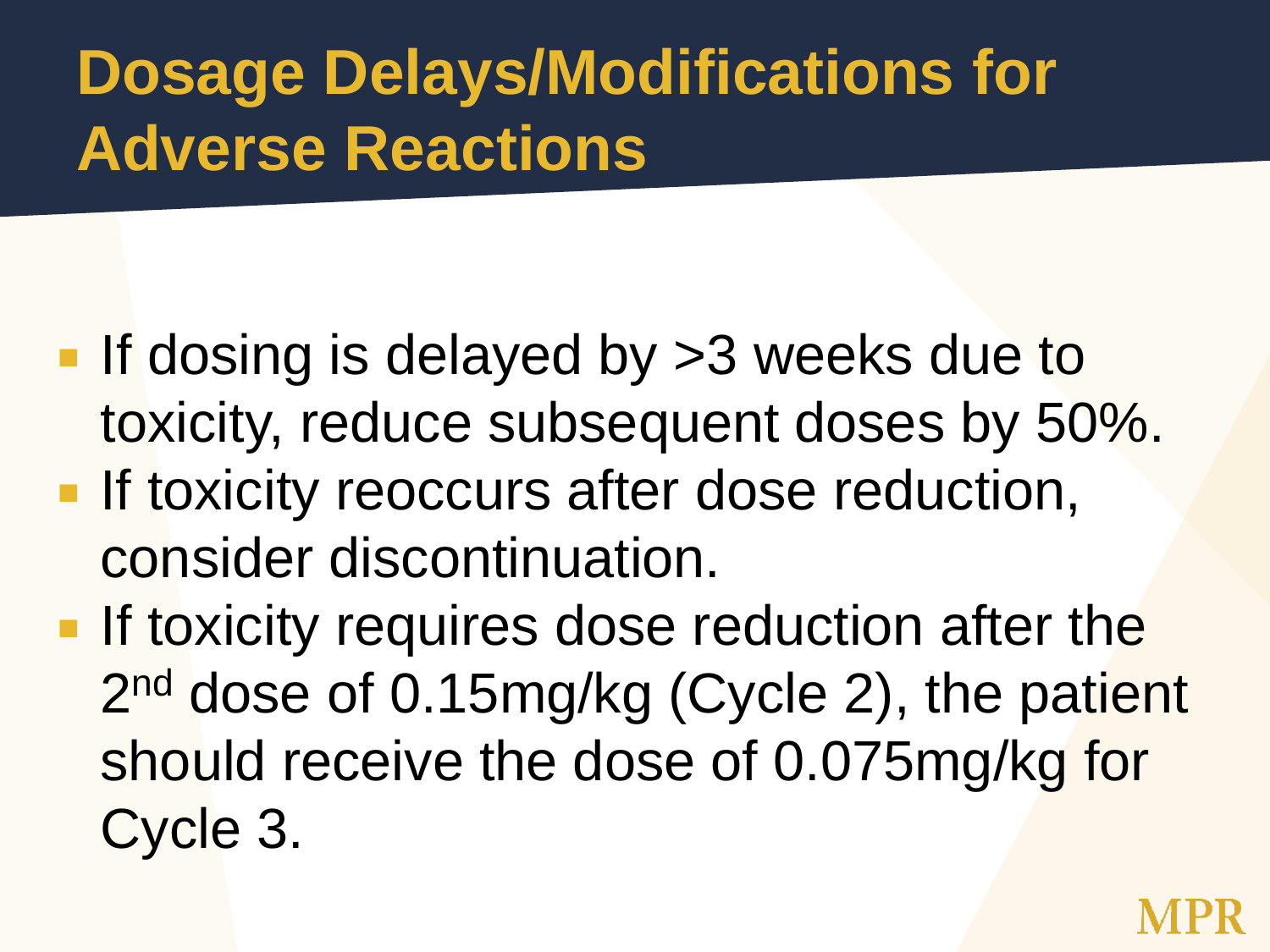## **Considerations for Specific Populations**

- **Pregnancy:** Can cause embryo-fetal harm; exclude status prior to initiation.
- **Nursing mothers:** Not recommended during treatment and for 3 months after last dose.
- **Pediatrics:** Not established.
- **Geriatrics:** No overall differences in safety or effectiveness observed from younger patients.
- **Renal impairment:** Severe renal impairment and end-stage renal disease with or without hemodialysis: not studied.
- **Hepatic impairment:** Mild hepatic impairment (total bilirubin  $\leq$  upper limit of normal [ULN] and AST  $\geq$  ULN or total bilirubin >1-1.5 x ULN and any AST): monitor. Moderate or severe hepatic impairment (total bilirubin >1.5 x ULN and any AST): not studied.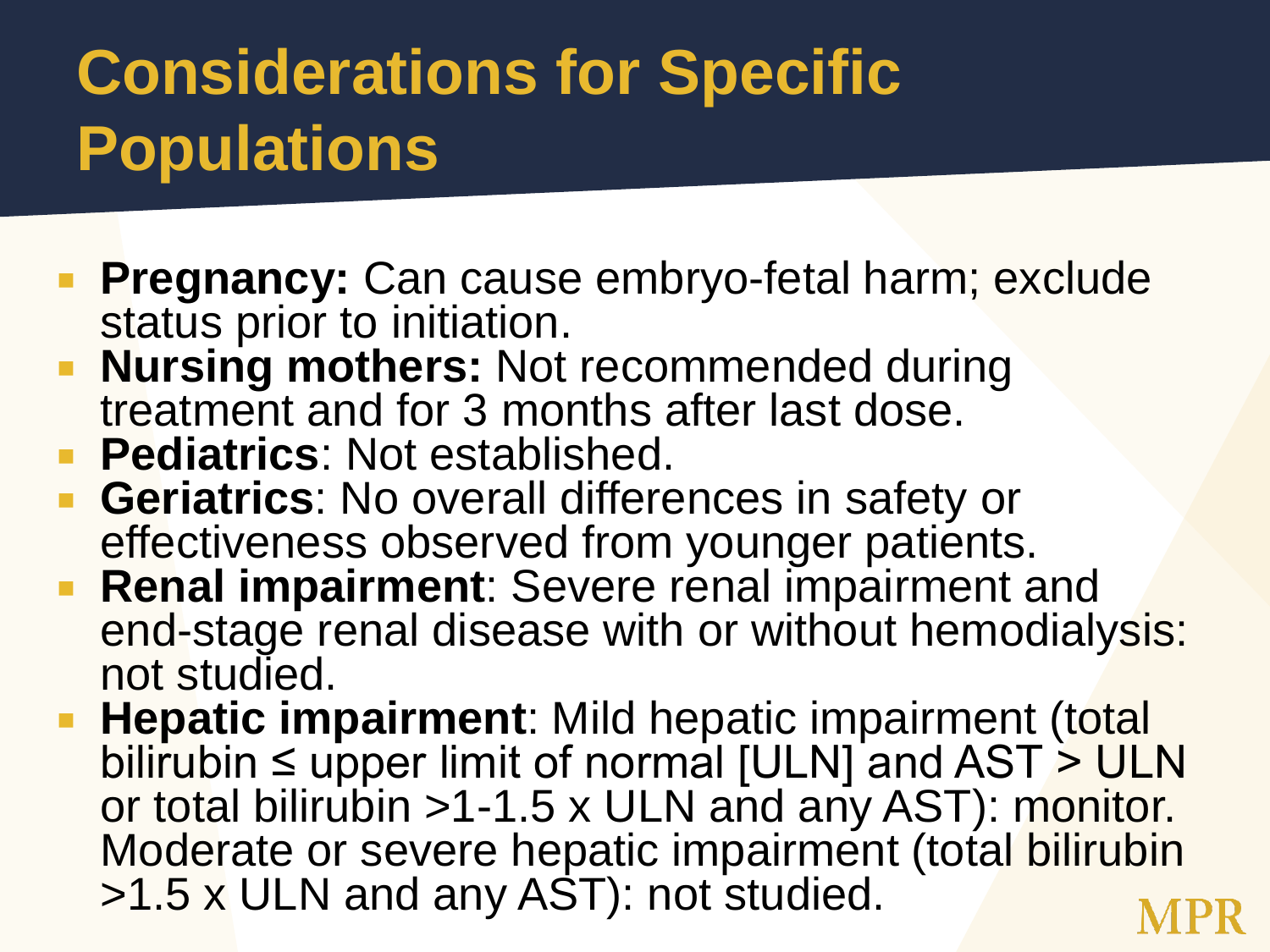# **Warnings and Precautions**

- **Monitor for new or worsening edema or effusions (see** Dosage Delays/Modifications).
- Consider diagnostic imaging if symptoms of pleural or pericardial effusion (eg, dyspnea, chest pain, and/or ascites) develop.
- **Risk of severe myelosuppression; monitor CBCs** during therapy (see Dosage Delays/Modifications).
	- Consider prophylactic granulocyte colony-stimulating factor administration as applicable.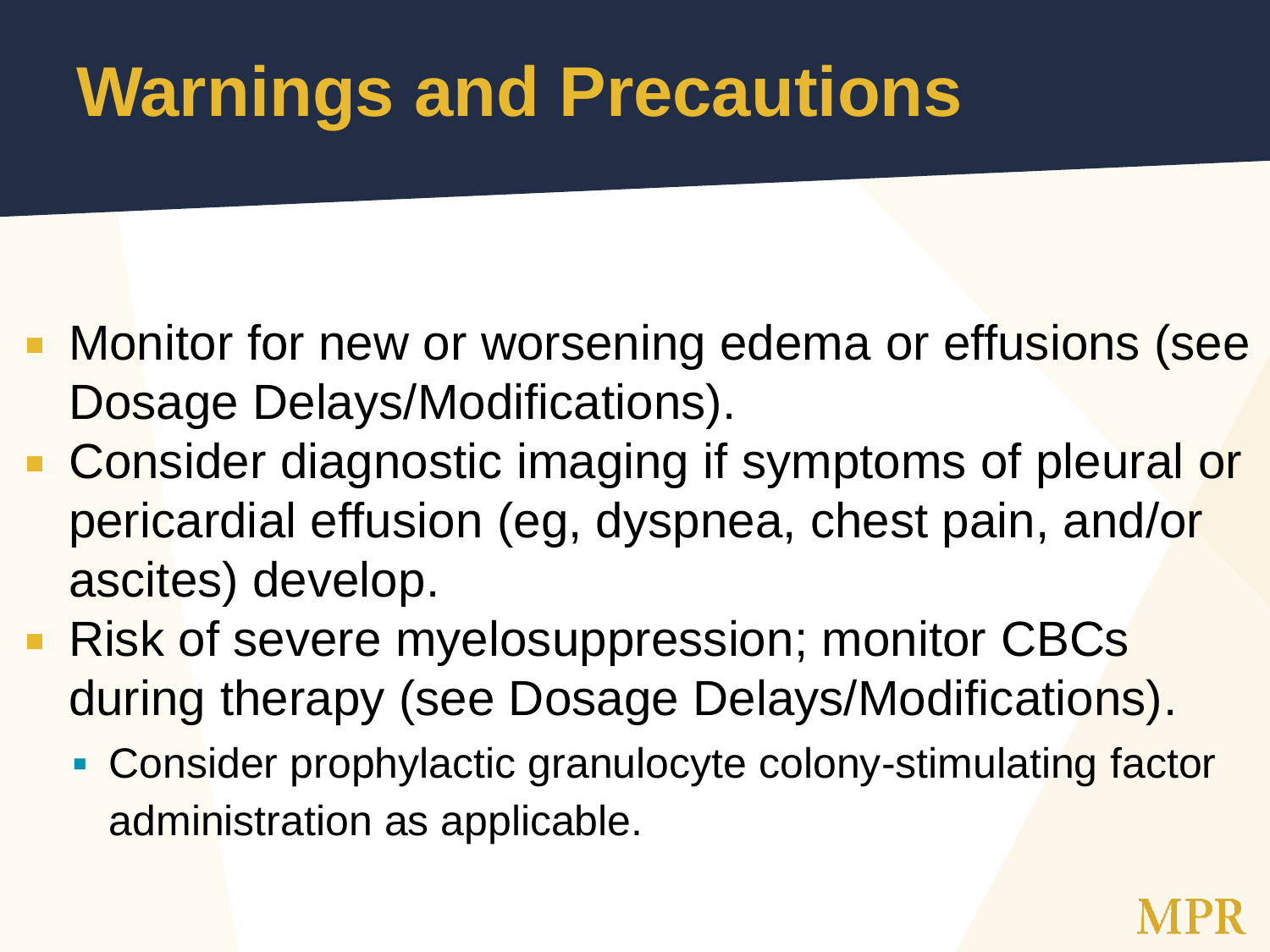# **Warnings and Precautions**

- **Monitor for infections; withhold if grade 3 or 4 infection** occurs until resolved.
- **Monitor for new or worsening cutaneous reactions** (including photosensitivity); withhold if grade 3 reaction occurs until resolved.
- **Advise patients to minimize or avoid exposure to direct** natural or artificial sunlight including exposure through glass windows.
	- Consider dermatologic consultation if skin reaction or rash develops.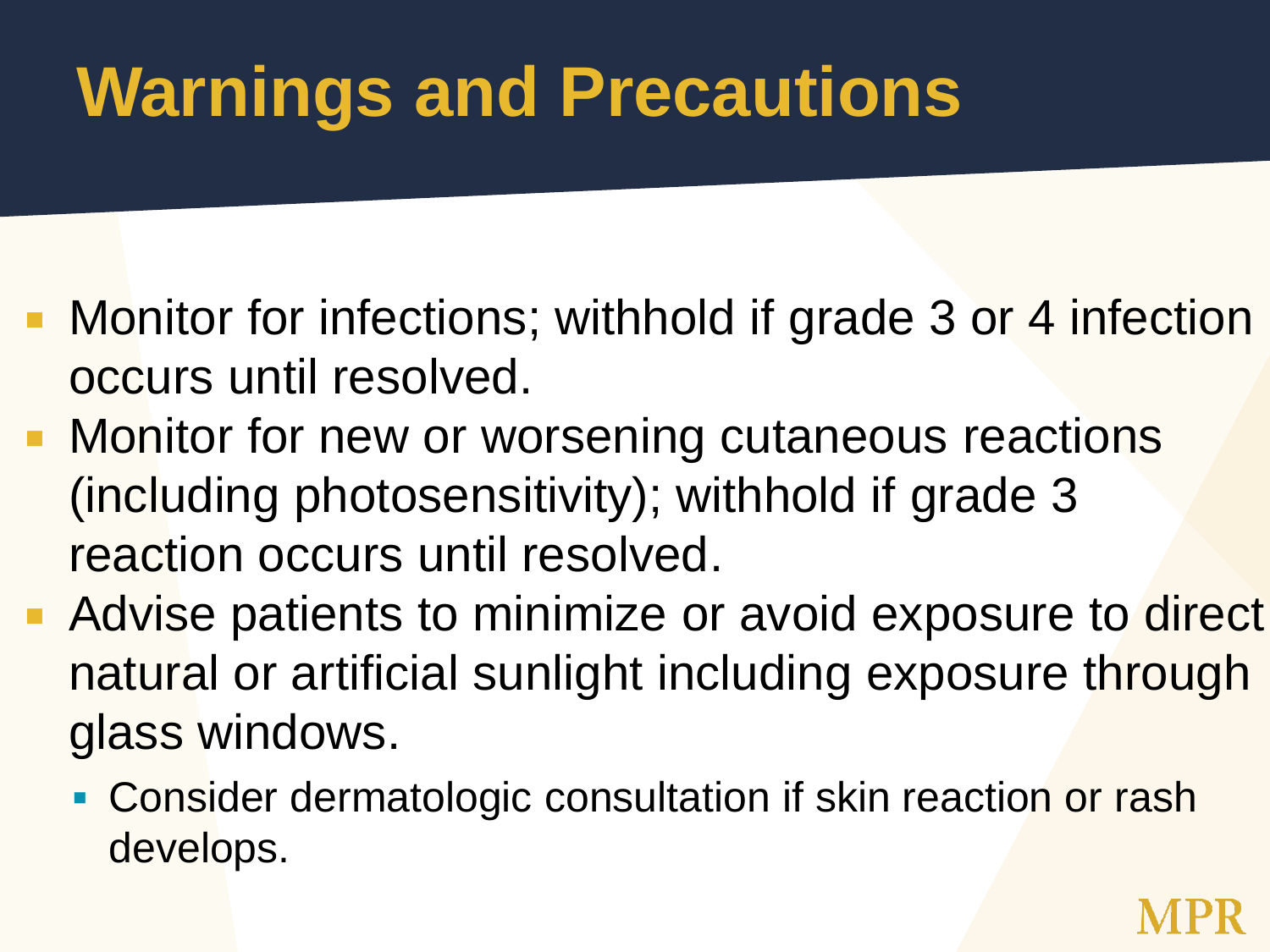# **Warnings and Precautions**

- Embryo-fetal toxicity.
- Advise females of reproductive potential to use effective contraception during and for 9 months after last dose.
- **Advise males with female partners of reproductive** potential to use effective contraception during and for 6 months after last dose.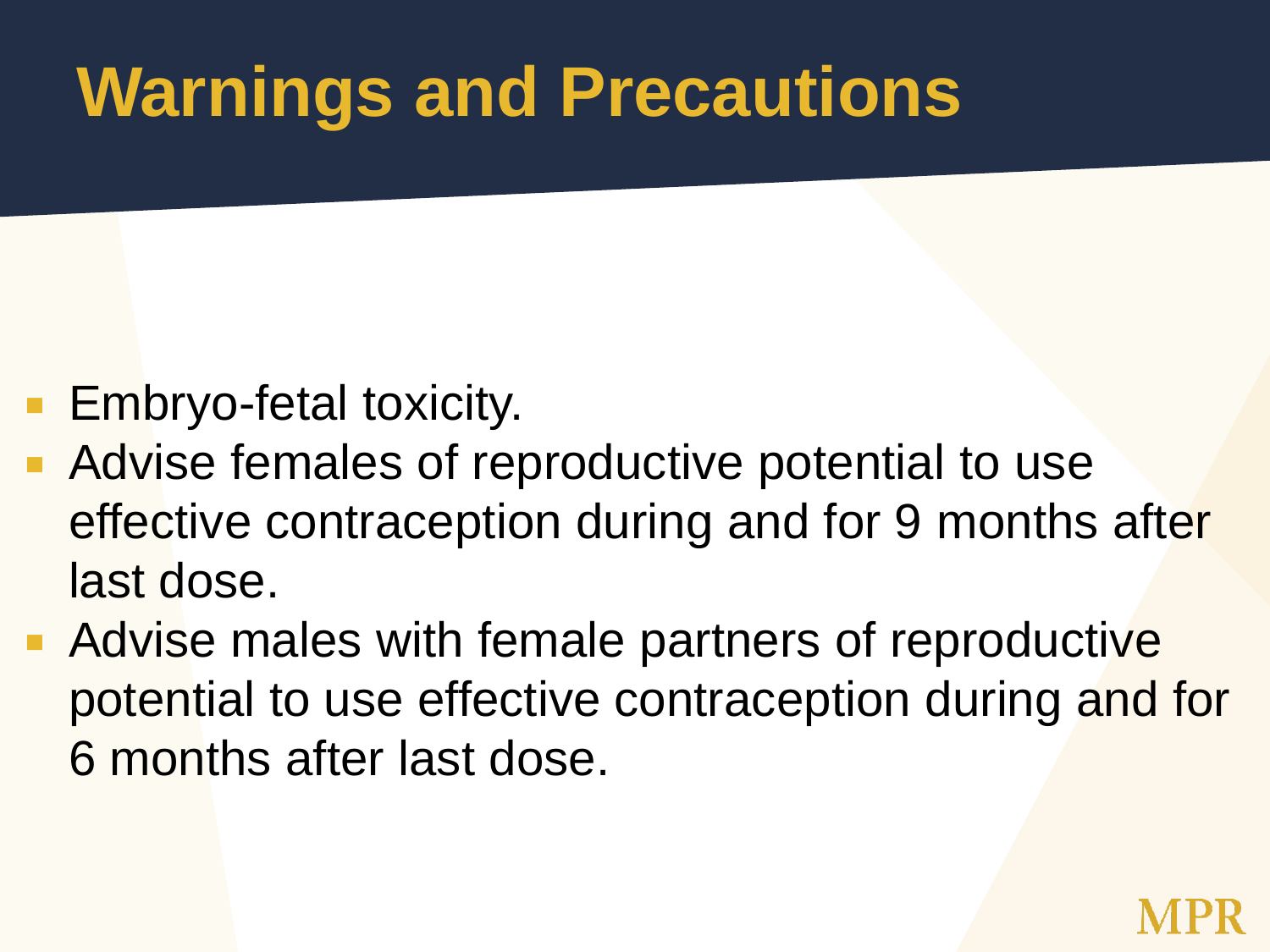## **Adverse Reactions**

- **Most common (≥20%)**: Thrombocytopenia, increased gamma-glutamyltransferase, neutropenia, anemia, hyperglycemia, transaminase elevation, fatigue, hypoalbuminemia, rash, edema, nausea, musculoskeletal pain.
- **Cthers:** Febrile neutropenia, pneumonia, pleural effusion, sepsis, hyperpigmentation.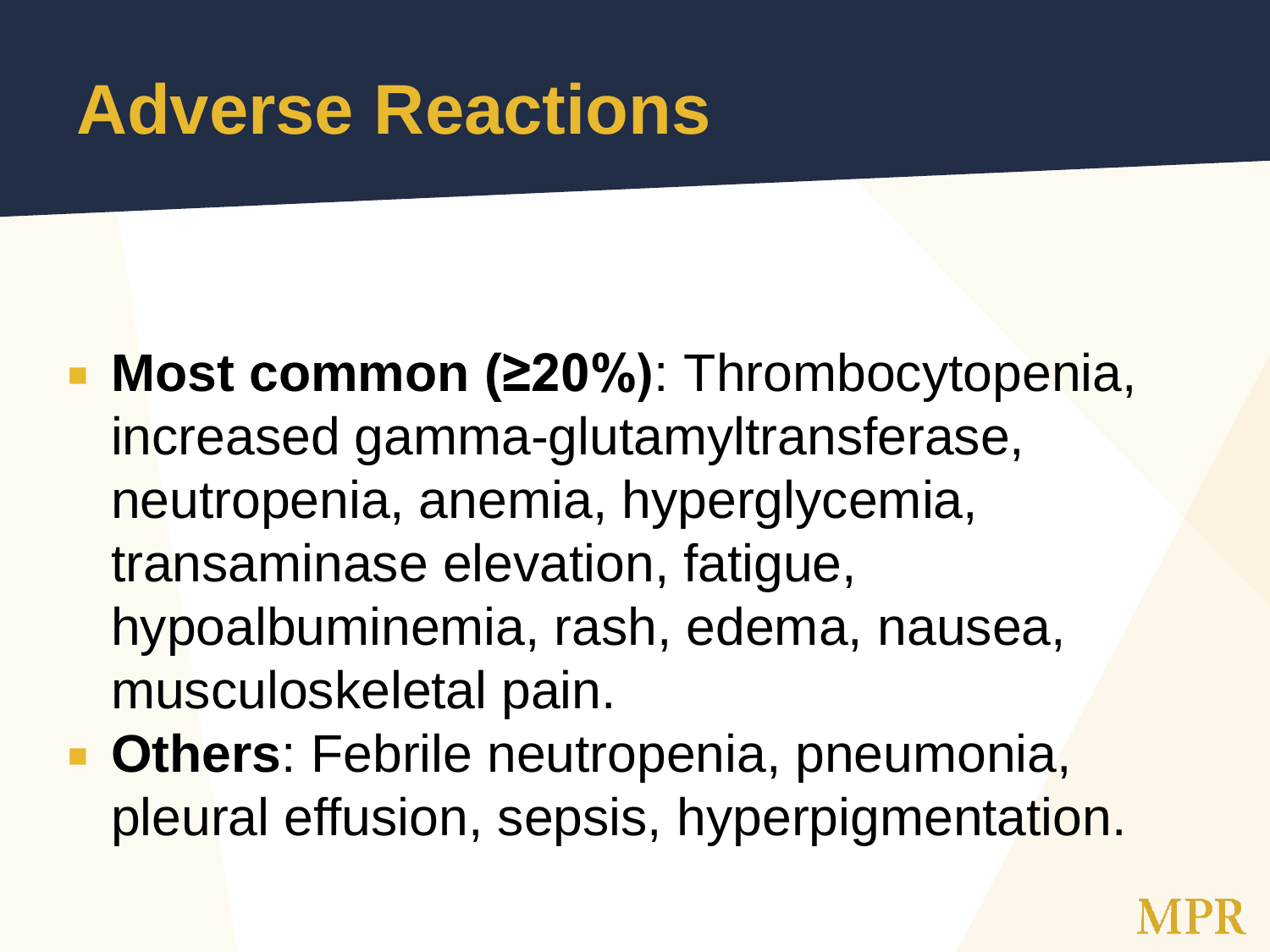# **Mechanism of Action**

- **Loncastuximab tesirine-lpyl** is an antibody-drug conjugate composed of a monoclonal IgG1 kappa antibody component that binds to human CD19, a transmembrane protein expressed on the surface of cells of B-lineage origin.
- **Upon binding to CD19, loncastuximab tesirine-lpyl is** internalized followed by the release of SG3199, a pyrrolobenzodiazepine dimer cytotoxic alkylating agent.
- **The released SG3199 binds to the DNA minor groove** and forms highly cytotoxic DNA interstrand crosslinks, subsequently inducing cell death.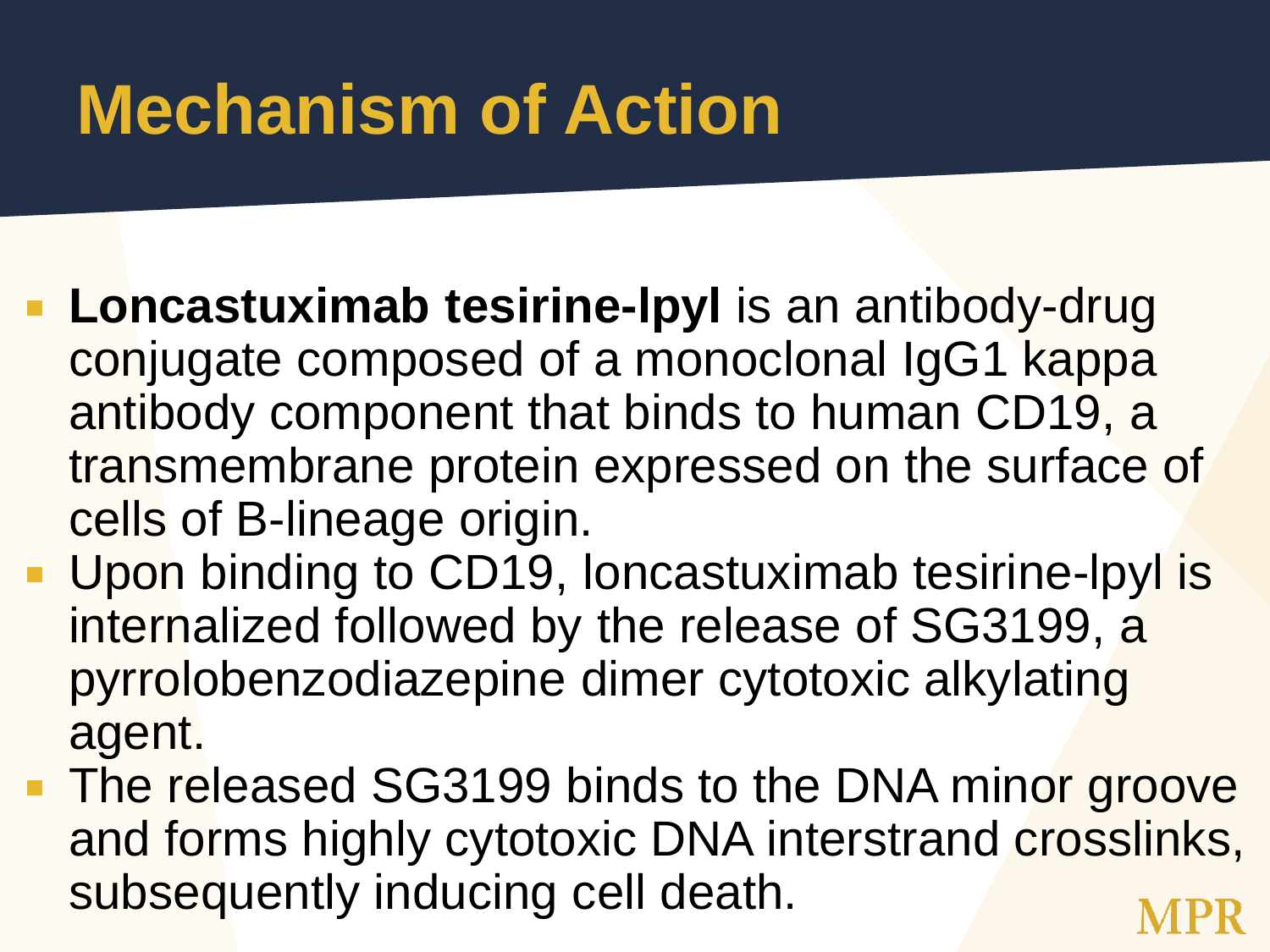# **Clinical Trials**

- **Approval was based on data from the open-label,** single-arm LOTIS-2 trial (ClinicalTrials.gov: NCT03589469), which evaluated the efficacy and safety of loncastuximab tesirine-lpyl in 145 adult patients with relapsed or refractory DLBCL after at least 2 prior systemic regimens.
- **Patients received loncastuximab tesirine-lpyl** 0.15mg/kg every 3 weeks for 2 cycles, then 0.075mg/kg every 3 weeks for subsequent cycles until progressive disease or unacceptable toxicity.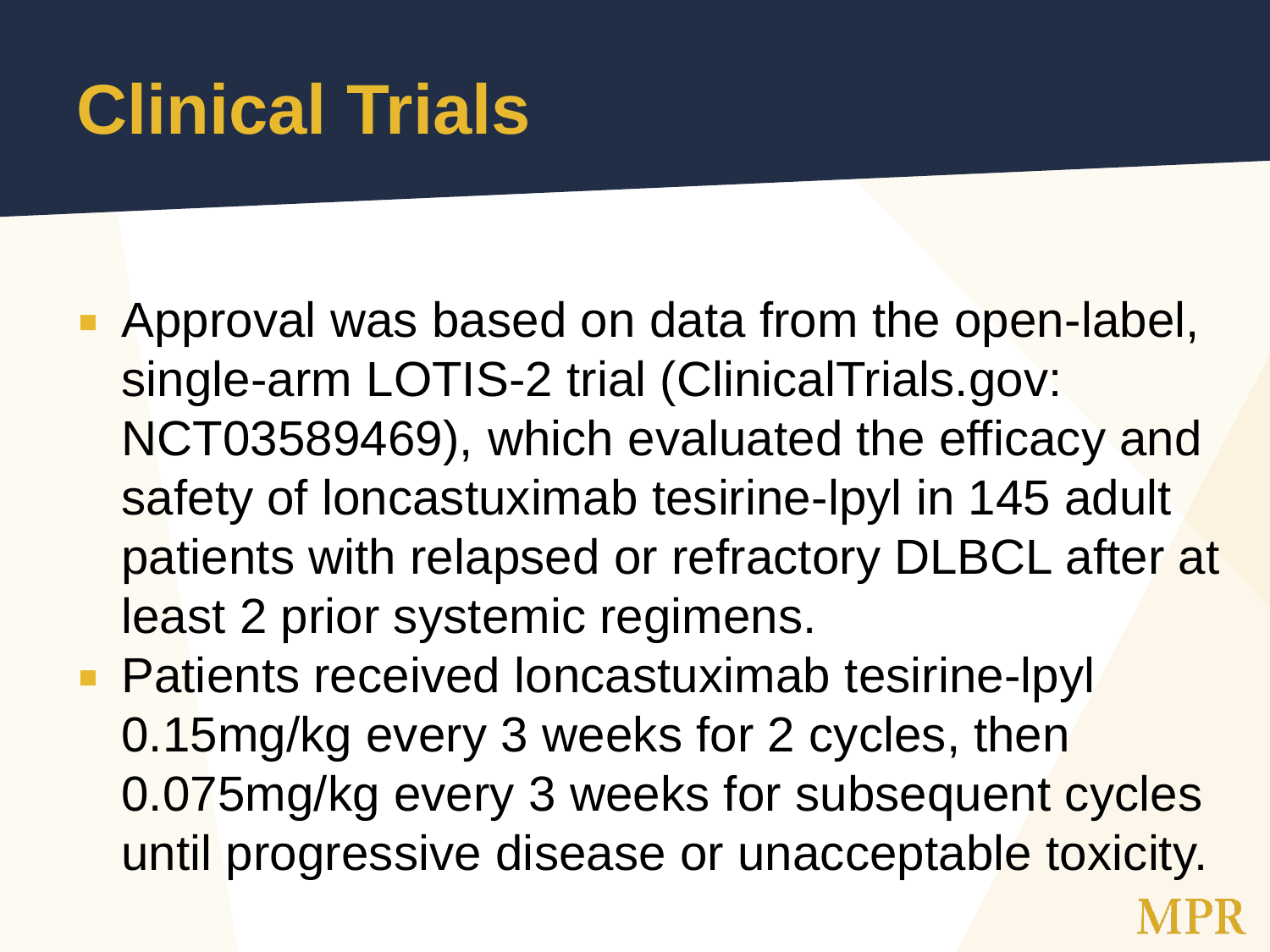# **Clinical Trials**

#### **Patient demographics**

- **Median age: 66 years (range, 23-94).**
- 94% with ECOG performance status of 0 to 1.
- 59% Male; 90% White; 3% Black; 2% Asian.
- **88% with DLBCL not otherwise specified,** including 20% with DLBCL arising from low grade lymphoma; 8% with high-grade B-cell lymphoma.
- Median number of prior therapies: 3 (range, 2-7); 63% with refractory disease; 17% with prior stem cell transplant; 9% with prior CAR T-cell therapy.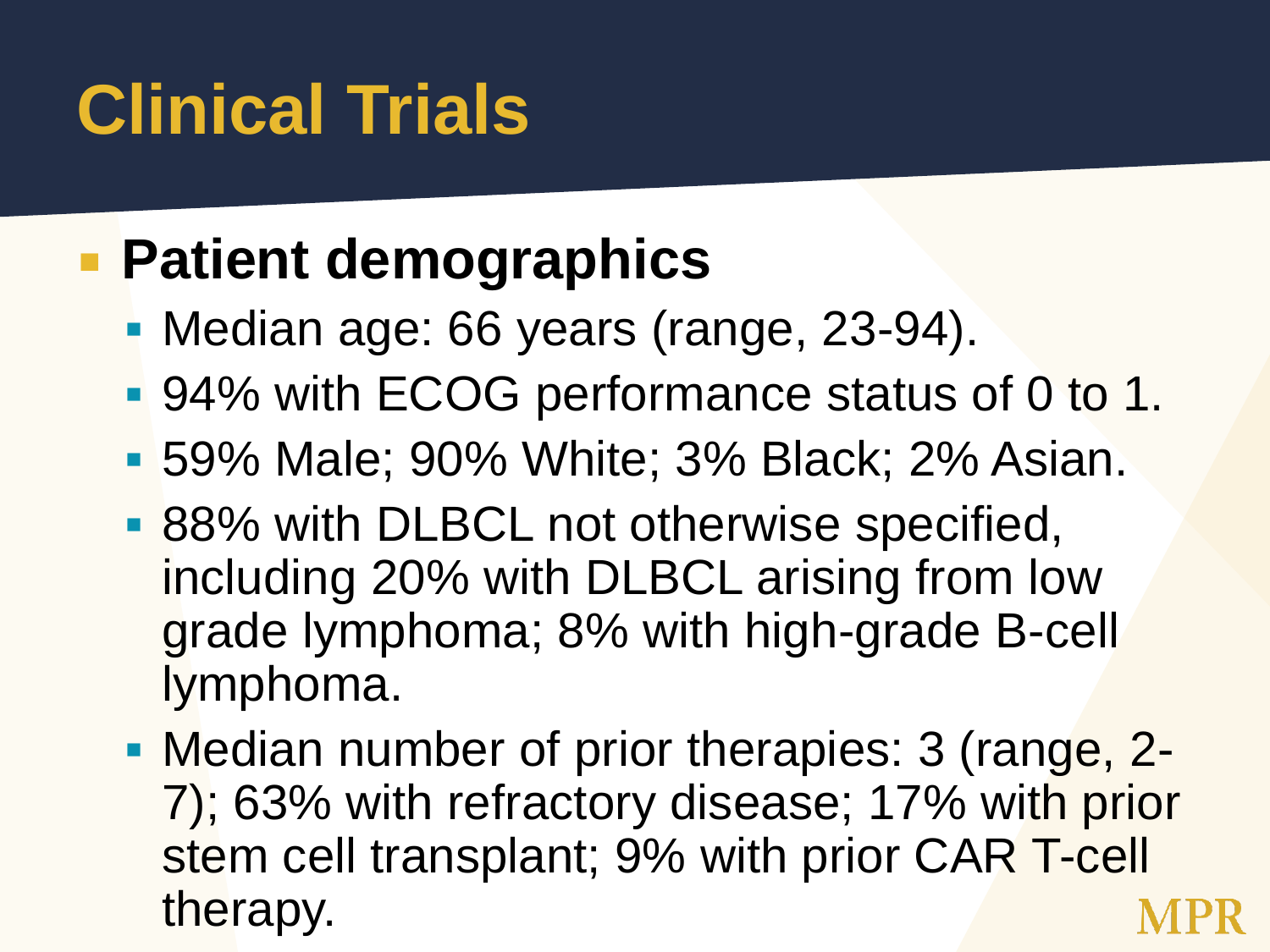# **Clinical Trials**

- Median follow-up time was 7.3 months (range, 0.3-20.2).
- Overall response rate (ORR) was 48.3% (95% CI, 39.9-56.7).
	- 24.1% (95% CI, 17.4-31.9) achieved complete response.
	- **24.1% (95% CI, 17.4-31.9) achieved partial response.**
- Median duration of response was 10.3 months (95% CI, 6.9-not estimable) among responders.
- Median time to response was 1.3 months (range, 1.1-8.1).